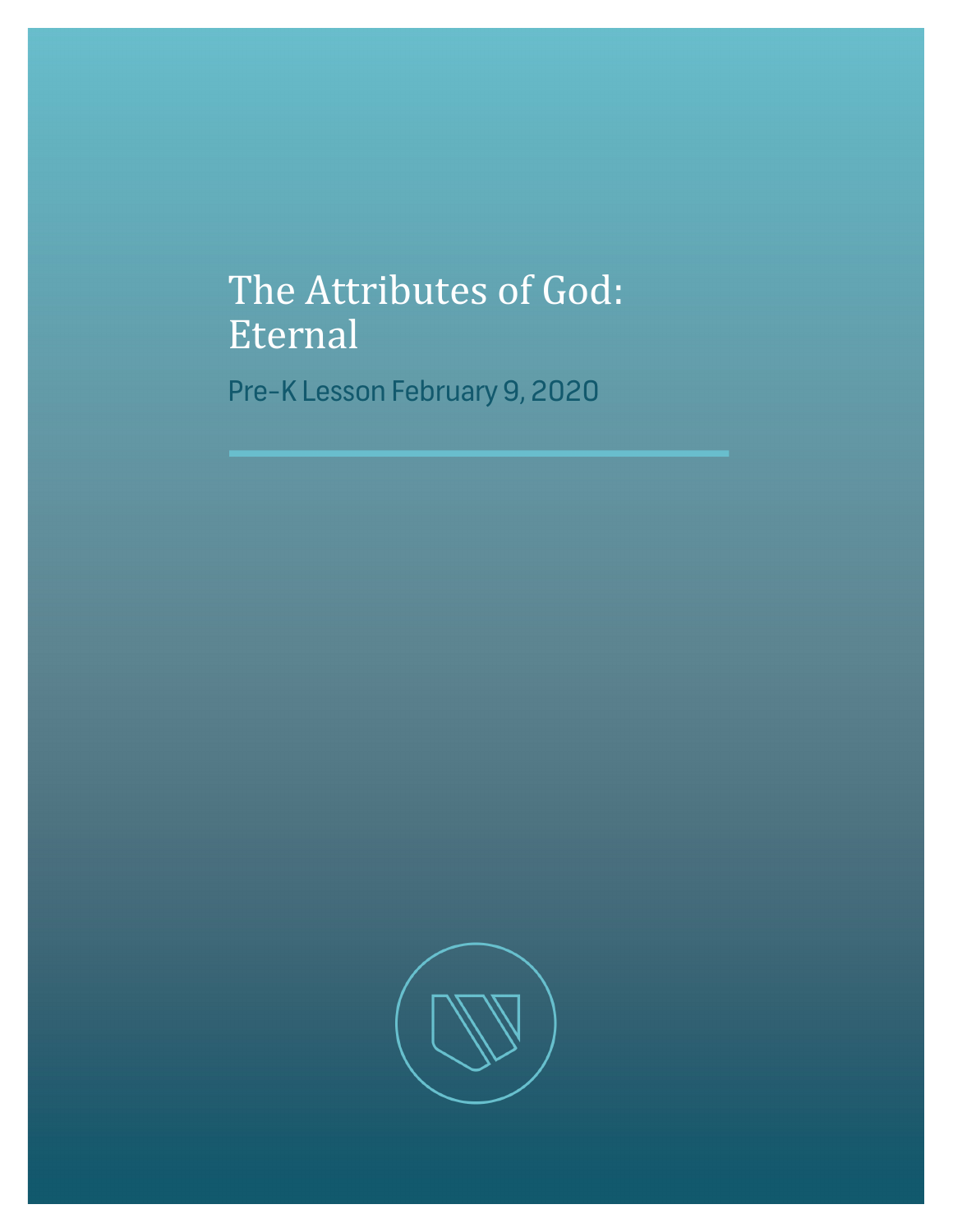## Vintage Pre-K February 9

## God is Eternal: He is forever Genesis 45:1-15

Verse to Memorize: Psalm 86:8 There is none like you, O Lord. Catechism Question: What is God? God is the creator of everyone and everything.

| Session                          | Activity                                                                                                                                                                                                                                                                                                                                                                                                                                                                    | <b>Materials Needed</b>                                                                                                                     |  |
|----------------------------------|-----------------------------------------------------------------------------------------------------------------------------------------------------------------------------------------------------------------------------------------------------------------------------------------------------------------------------------------------------------------------------------------------------------------------------------------------------------------------------|---------------------------------------------------------------------------------------------------------------------------------------------|--|
| Welcome and<br>Greeting          | Greet students and discuss their week. Spend time<br>building relationships.                                                                                                                                                                                                                                                                                                                                                                                                |                                                                                                                                             |  |
| <b>Music</b>                     | Share with students that we will be having music<br>time every week. We will be learning a song that<br>helps us remember and learn our lesson. For the<br>next 8 weeks we will be learning the question<br>What is God? We will be singing a song to help us<br>learn the answer to that question!<br>Using New City Catechism App go to Question 2:<br>What is God?<br>Play Song for Question 2: What is God<br>Lyrics: God is the creator of everyone and<br>everything. | Download APP: New<br><b>City Catechism</b>                                                                                                  |  |
| Memory<br>Verse<br>Game/Activity | Memory Verse Hopscotch.<br>Set up the memory verse pairs on the ground. Walk<br>students through how to play. Students will jump<br>from one square to another saying the pair of<br>words on the square. The teacher will help them<br>remember the words if they forget: "there is none<br>like you o LORD!"<br>Let students hop and repeat a few times! Students<br>may chant together as students hop.                                                                  | <b>Tape down Memory</b><br>Verse Hopscotch<br>pages to the floor.<br>(Place them in<br>sheet protectors or<br>laminate them if<br>possible) |  |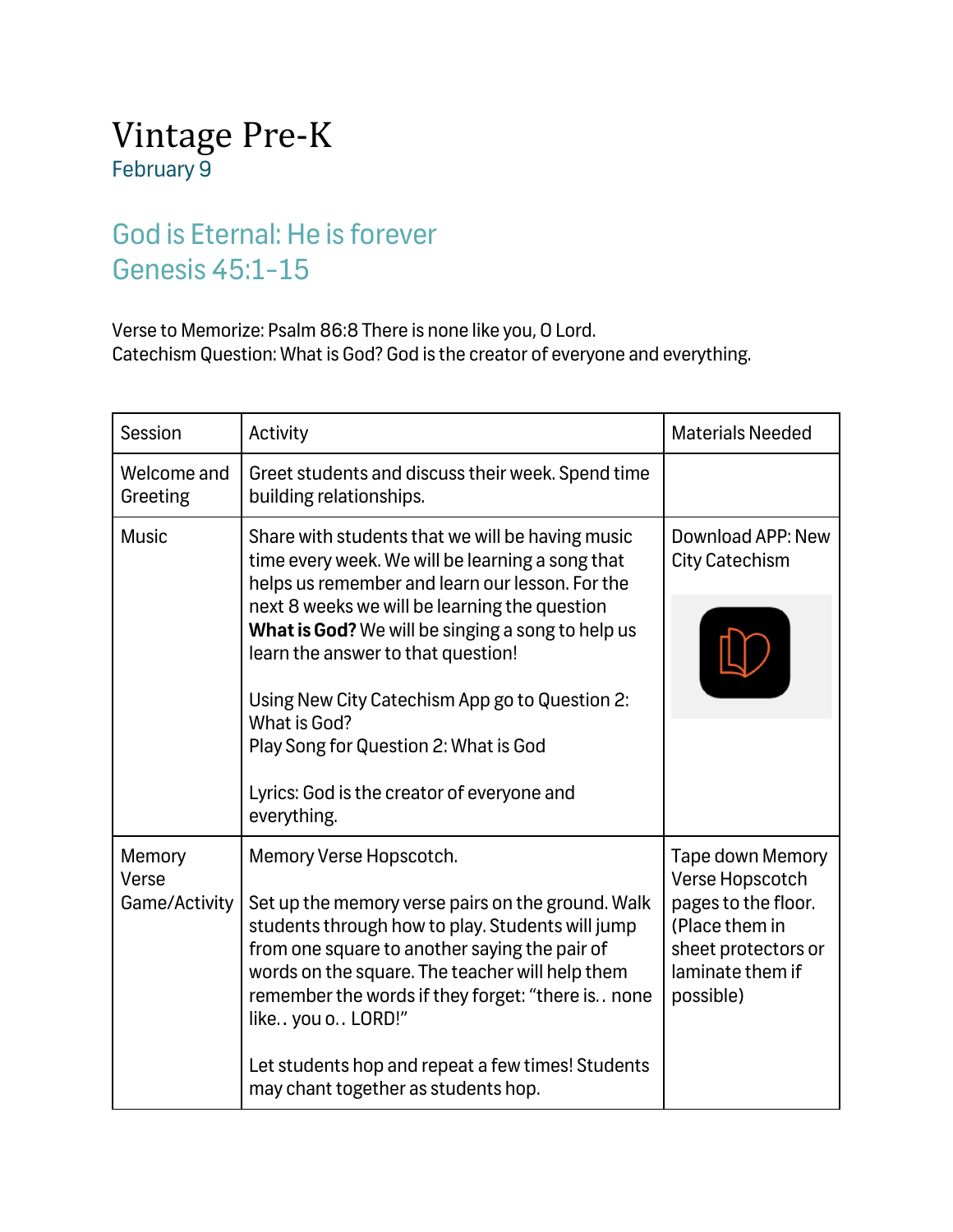| Catechism<br>and Lesson | Discuss with students that they are going to<br>continue learning the answer to the question What<br>is God? God is the creator of everyone and<br>everything. God is the creator of everyone and<br>everything so He has special parts of himself that<br>we do not have. Does anyone remember the part of<br>Himself we learned about last week? We learned<br>that God knows everything! (do the motion of<br>tapping your head while you remind students of<br>what they learned last week.                                                                                                                                                                                                                                                                                                                                                                                                                                                                                                                                               |  |
|-------------------------|-----------------------------------------------------------------------------------------------------------------------------------------------------------------------------------------------------------------------------------------------------------------------------------------------------------------------------------------------------------------------------------------------------------------------------------------------------------------------------------------------------------------------------------------------------------------------------------------------------------------------------------------------------------------------------------------------------------------------------------------------------------------------------------------------------------------------------------------------------------------------------------------------------------------------------------------------------------------------------------------------------------------------------------------------|--|
|                         | This week we are learning about how God is<br>forever. Teach students the motion while repeating<br>the word by moving your pointer finger in circular<br>formation. Forever is a long time. That means he is<br>in the past, he is right now, and he is in the future.                                                                                                                                                                                                                                                                                                                                                                                                                                                                                                                                                                                                                                                                                                                                                                       |  |
|                         | Don't take my word for it! Let's read in the bible to<br>hear about how forever (do motion) God is. Let's<br>listen to see how he is in all time at once.                                                                                                                                                                                                                                                                                                                                                                                                                                                                                                                                                                                                                                                                                                                                                                                                                                                                                     |  |
|                         | Open your bible to Genesis 45:1-15 to show<br>students where to find the story of Joseph. Read<br>the following child friendly version.                                                                                                                                                                                                                                                                                                                                                                                                                                                                                                                                                                                                                                                                                                                                                                                                                                                                                                       |  |
|                         | There was a young man named Joseph who had eleven<br>brothers. All of his brothers were older than him except<br>one. Joseph, being one of the youngest brothers, spent<br>a lot of time with his Father and became very special to<br>his father. This made his brothers very jealous. Joseph<br>also had a dream and in his dream his brothers'<br>bunches of grain bowed down to him. This made his<br>brothers dislike him even more, so they sold him to a<br>group of Egyptians. Joseph went from living with his<br>family as his Father's favorite to living as a slave where<br>he had to work and serve for free! In Egypt Joseph<br>started as a slave but God helped him do everything<br>right. He became the helper to the most important man<br>in Egypt. While in Egypt a famine came over the land<br>where nobody had food and all people had to come to<br>Joseph to buy food, including his brothers who didn't<br>recognize him! They bowed to him just like Joseph<br>dreamed they would. After a few meetings with his |  |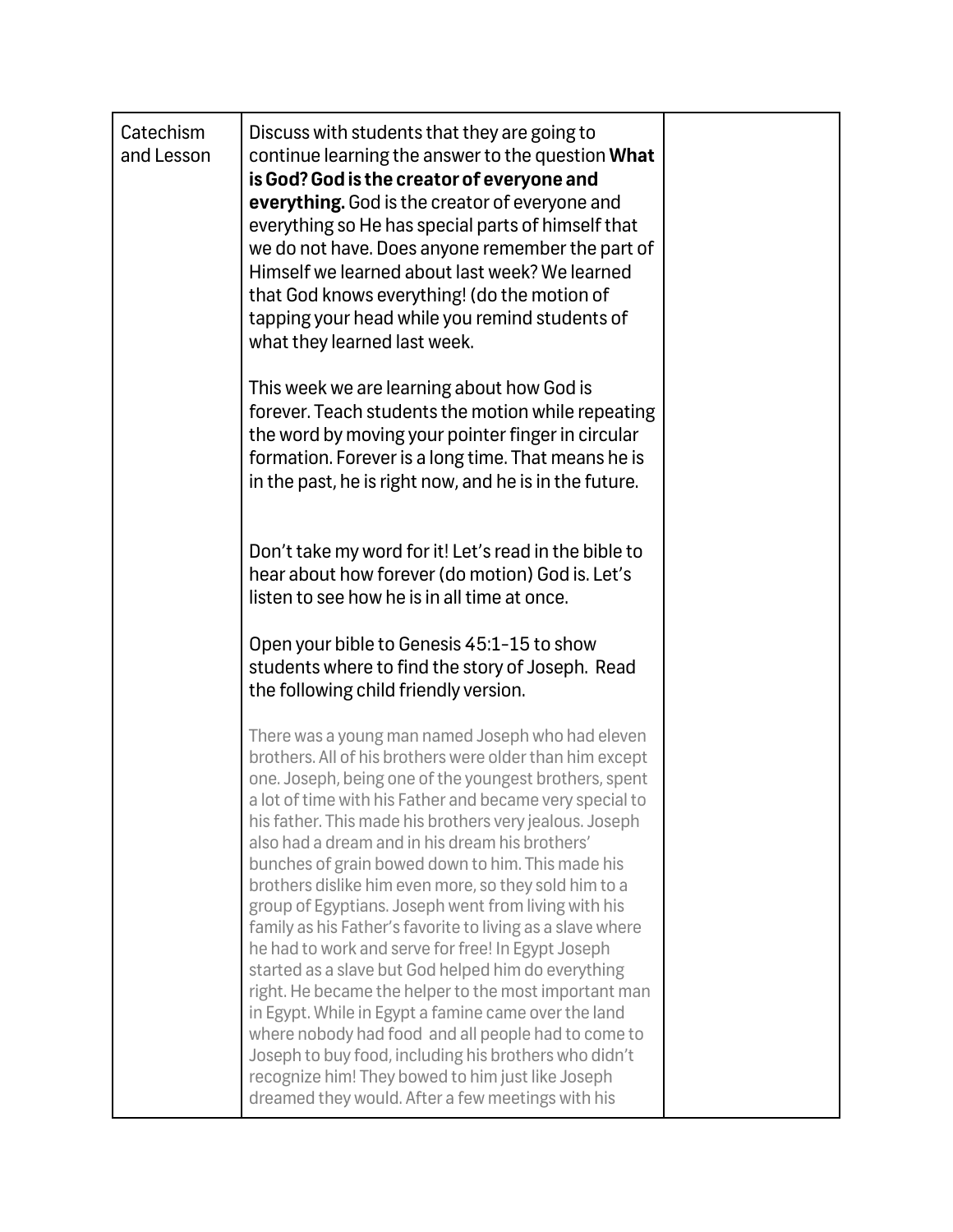|                            | brothers he could not keep it in any longer and Joseph<br>said to his brothers, "I am Joseph! Is my father alive?"<br>But his brothers couldn't answer him because they were<br>afraid. Then Joseph said, "Come here. I am your<br>brother, the one you sold! Do not worry, and do not be<br>angry at yourselves for selling me, because God has put<br>me here to save people from starving." So his father, his<br>brothers, and their families came to live in Egypt with<br>Joseph, and they had all the food they needed.<br>Joseph's life started out perfect- in a family where<br>his father saw him as the favorite! But it became<br>very hard in the middle! God was with Joseph when<br>Joseph's life was easy and when Joseph's life was<br>hard. God is never ending (do the motion) which<br>means he is always there, forever. He was there in<br>the easy. He was there in the hard. |                                                                                                                                                                                             |  |
|----------------------------|-------------------------------------------------------------------------------------------------------------------------------------------------------------------------------------------------------------------------------------------------------------------------------------------------------------------------------------------------------------------------------------------------------------------------------------------------------------------------------------------------------------------------------------------------------------------------------------------------------------------------------------------------------------------------------------------------------------------------------------------------------------------------------------------------------------------------------------------------------------------------------------------------------|---------------------------------------------------------------------------------------------------------------------------------------------------------------------------------------------|--|
| <b>Missional</b><br>Moment | Discuss how each week we will have a missional<br>moment where we discuss a way our church is on<br>mission for Jesus in our city or in the world! We will<br>talk about the same group for a whole month,<br>learning about them throughout that month and<br>praying for them. This month we are learning about<br>Southeast Asia and friends that Vintage North<br>supports: Bryan and Mary Macias.                                                                                                                                                                                                                                                                                                                                                                                                                                                                                                | Slides to view or<br>print are found<br>here.                                                                                                                                               |  |
| Activity                   | Sack of Grain:<br>Pass out 1 paper bag and quote to each child. Make<br>sure to write child's name on bag. Let each child<br>scoop a cup of 'grain' and dump into paper bag. Tie<br>string around top of bag and knot. Remind children<br>that God is forever, never ending. He is there when<br>life is easy. He is there when life is hard, like when<br>He provided food for Joseph's family.                                                                                                                                                                                                                                                                                                                                                                                                                                                                                                      | Mini brown<br>paper bags-<br>one for each<br>child<br>Large ziploc<br>bag with<br>dried corn<br>kernels or<br>dried lentils<br>(etc) and<br>small cup to<br>scoop<br>Print and cut<br>quote |  |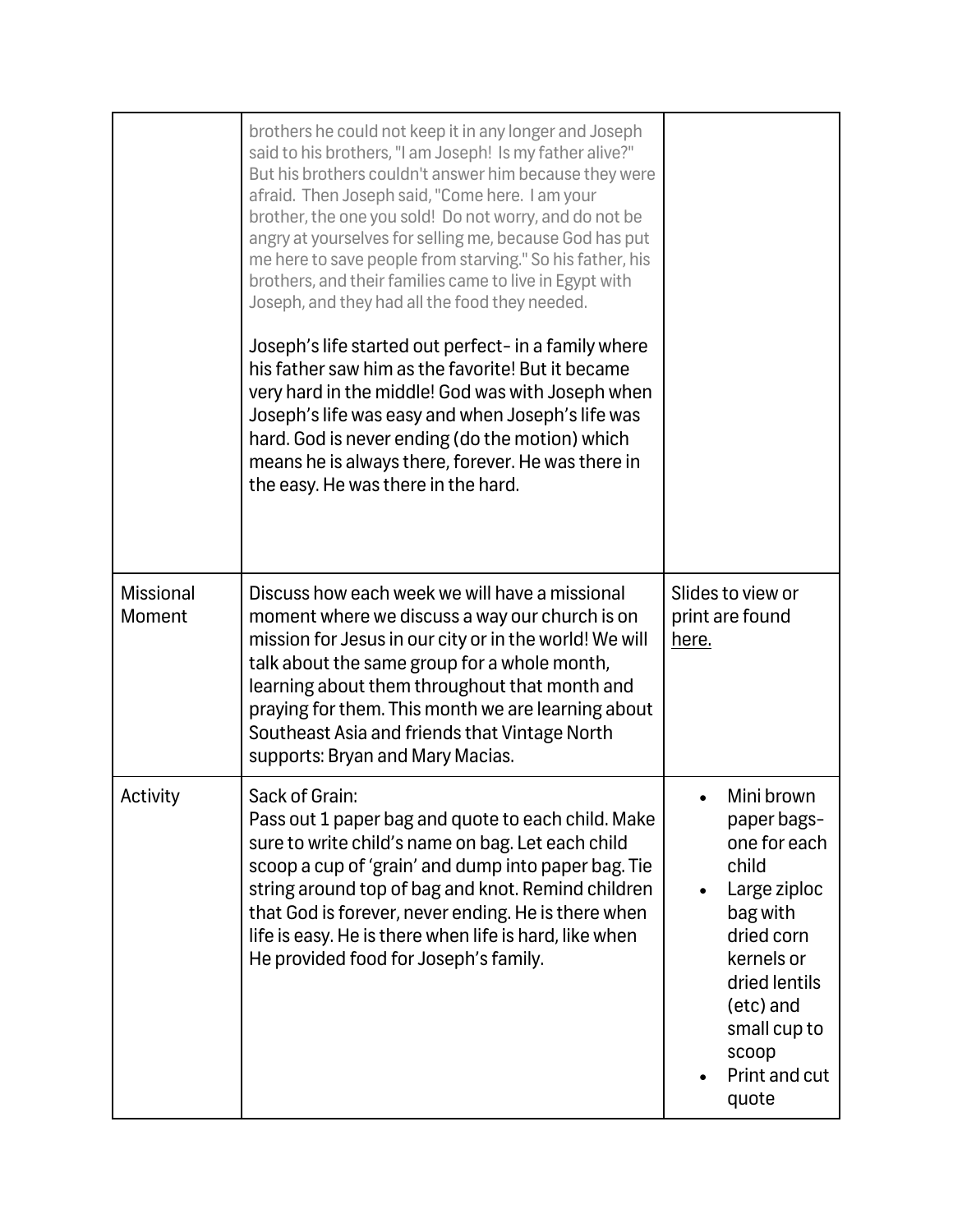|                        |                                                                                                                                                                                                                                                 | $\bullet$ | String cut<br>into about<br>8in. stripes<br>one for each<br>child. |
|------------------------|-------------------------------------------------------------------------------------------------------------------------------------------------------------------------------------------------------------------------------------------------|-----------|--------------------------------------------------------------------|
| Closing and<br>Pick Up | Allow students to continue working on activities<br>from the day or free play until parents arrive. Give a<br>five minute timer for pickup before the end of<br>service. This is a great time to play the spotify<br>playlist of worship music. |           |                                                                    |

## Resources: